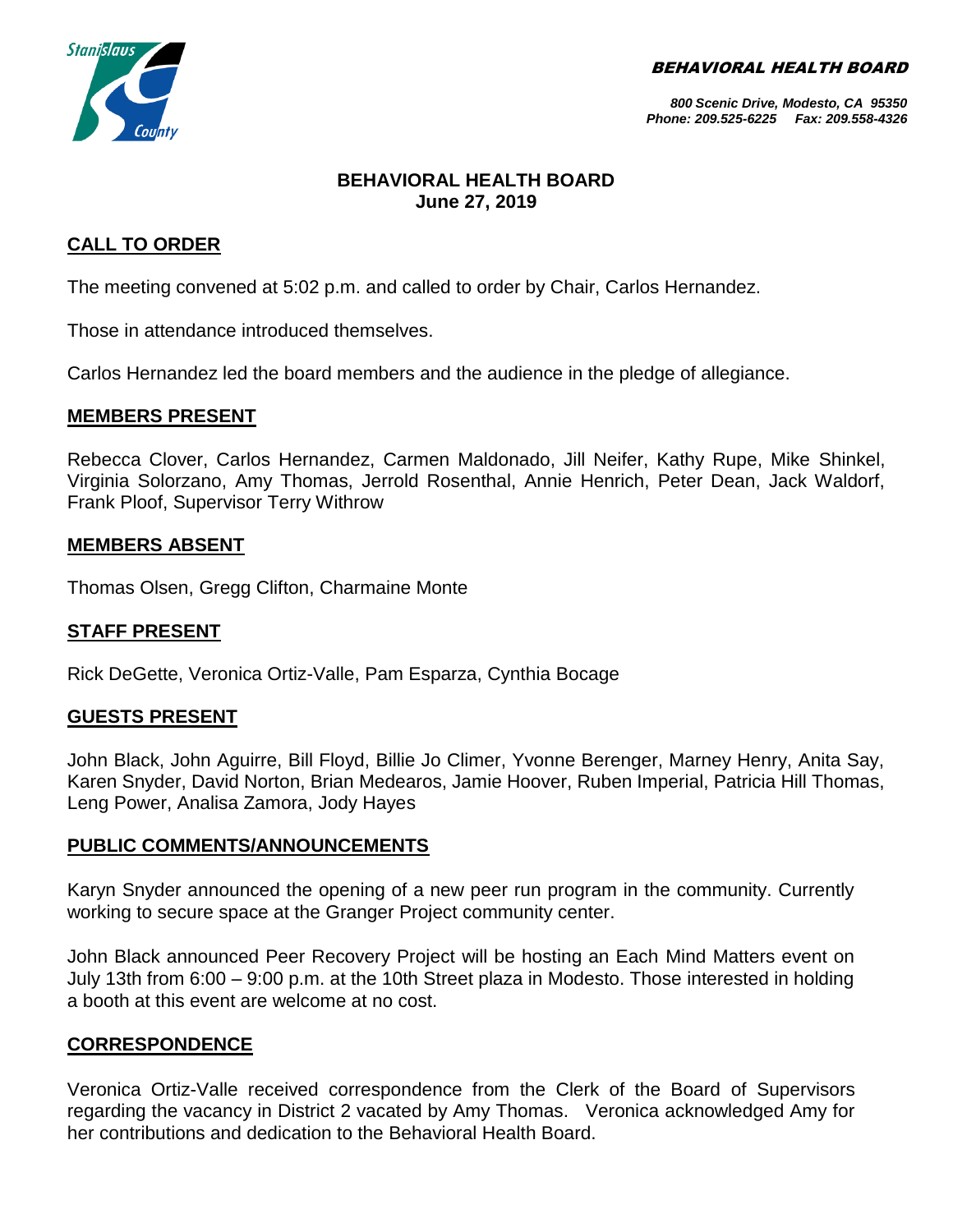## **APPROVAL OF MINUTES**

Action: Virginia Solorzano made a motion to approve the Behavioral Health Board minutes of May 23, 2019, Jerrold Rosenthal seconded the motion.

## **CONSUMER REPORTS/COMMENTS**

John Black reported the Peer Recovery Art Project has completed their contracts successfully with NorCal MHSA. The Workforce Integration Support, and Education (WISE) Conference will take place on July 2, 2019 in Los Angeles. Plans to identify a location for Peer Recovery Art Project art, music shows are in the works.

Pam Esparza commented that plans to discuss community space at the Granger Project will be held soon. Also shared that the application for the No Place Like Home grant was recently approved.

# **FAMILY MEMBER REPORTS/COMMENTS**

No Report.

# **BOARD OF SUPERVISORS REPORT**

Supervisor Withrow reported the following:

- Stanislaus Homeless Alliance comprised of elected officials from outlining cities and the Board of Supervisors met for the second time. City officials working to identify efforts to combat homelessness in their areas.
- Continue to make great progress at the Modesto Outdoor Emergency Shelter (MOES).
- Salvation Army 180-bed facility is still in progress.
- A pilot program to address the issue on hemp is currently underway.
- EMS contract was awarded to America Medical Response, Inc.
- Stanislaus County Health Services clinics in Turlock, Ceres, and Hughson will be taken over by Golden Valley, and Livingston health organizations. A public hearing regarding the reduction or elimination of these clinics will be held on July 16, 2019 at 6:30 p.m., Board Chambers, 1010 10 Street, Modesto.

# **PRESENTATION – Tools for Wellbeing**

Yvonne Berenguer, MSW with the California State University Stanislaus Social Work Department presented a PowerPoint presentation on Tools for Well-Being: A Mindfulness-based Intervention. A mindfulness-based stress reduction curriculum with a goal to promote and support an organizational culture of well-being and resilience. Yvonne provided an overview of the Tools for Wellbeing pilot-study results involving Merced County programs, implications and limitations. The curriculum consists of three workshops of 5 – 8 weeks of training. Workshop One: Introduces mindfulness, compassion, gratitude, recovery art and positive psychology; Workshop Two: Community Capacity, motivation, looking at the components that shift cultures and how to develop culture awareness; Workshop Three: Building more depth around mindfulness practice.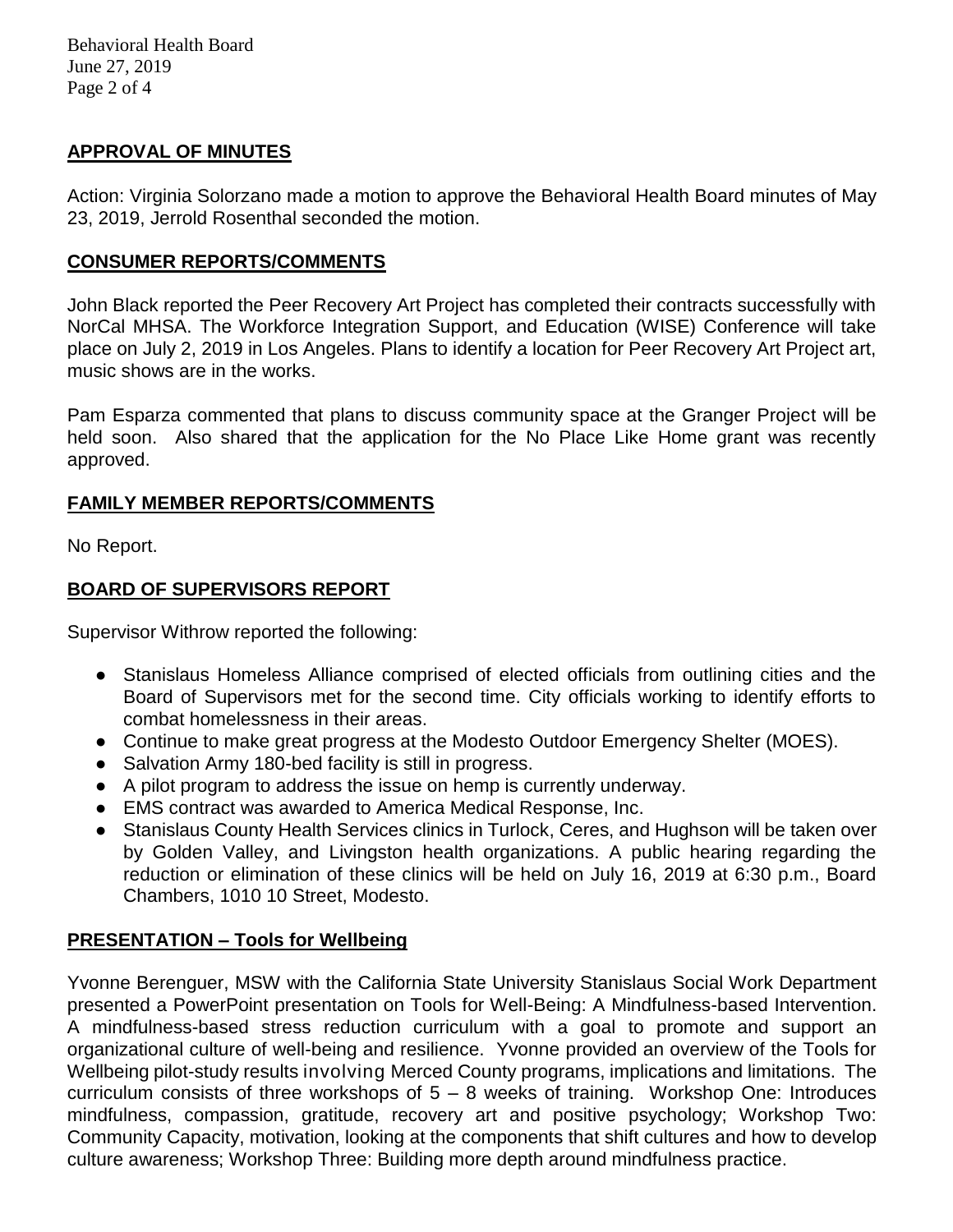Behavioral Health Board June 27, 2019 Page 3 of 4

Jody Hayes, Chief Executive Officer shared that Stanislaus County recently conducted two learning sessions on Leading with Emotional Intelligence for Department Heads and Senior Leaders. Stanislaus County is in the beginning stages of its journey to organizational well-being and is very interested to being committed into this arena.

## **COMMITTEE REPORTS**

#### Executive Committee

Carlos Hernandez reported the committee set the agenda for June.

Administrative, Fiscal Management Committee

No report.

Managed Care Committee

No report.

Prevention and Community Education/Outreach Committee

No report.

## Impact - Department Run Services Committee

Peter Dean reported the committee conducted two site visits in June which included the Care Coordination Team (CCT) and the Family Advocacy Program. Peter mentioned the committee discussed areas of improvement within the Family Advocacy Program around promotional opportunities, enforcing family rights.

## Impact – Contract Run Services Committee

Amy Thomas reported the committee met in June with a focus on planning future program site visits, which include contractor agencies. Amy suggested on the possibility of combining the Contract and Department run committees to consolidate more members.

# **CULTURAL COMPETENCY, EQUITY AND SOCIAL JUSTICE COMMITTEE (CCESJC)**

Carmen Maldonado shared the following highlights from the June meeting that included the featured article on the newsletter entitled BHRS Detention Services by Karl Meabrod, Behavioral Health Specialist. John Aguirre announced June as LGBTQ Awareness month. David Norton extended an invitation to attend the Stanislaus Peer Advocacy Network (SPAN) held every Wednesday at 2:00 p.m., 500 N. 9<sup>th</sup> Street., Modesto.